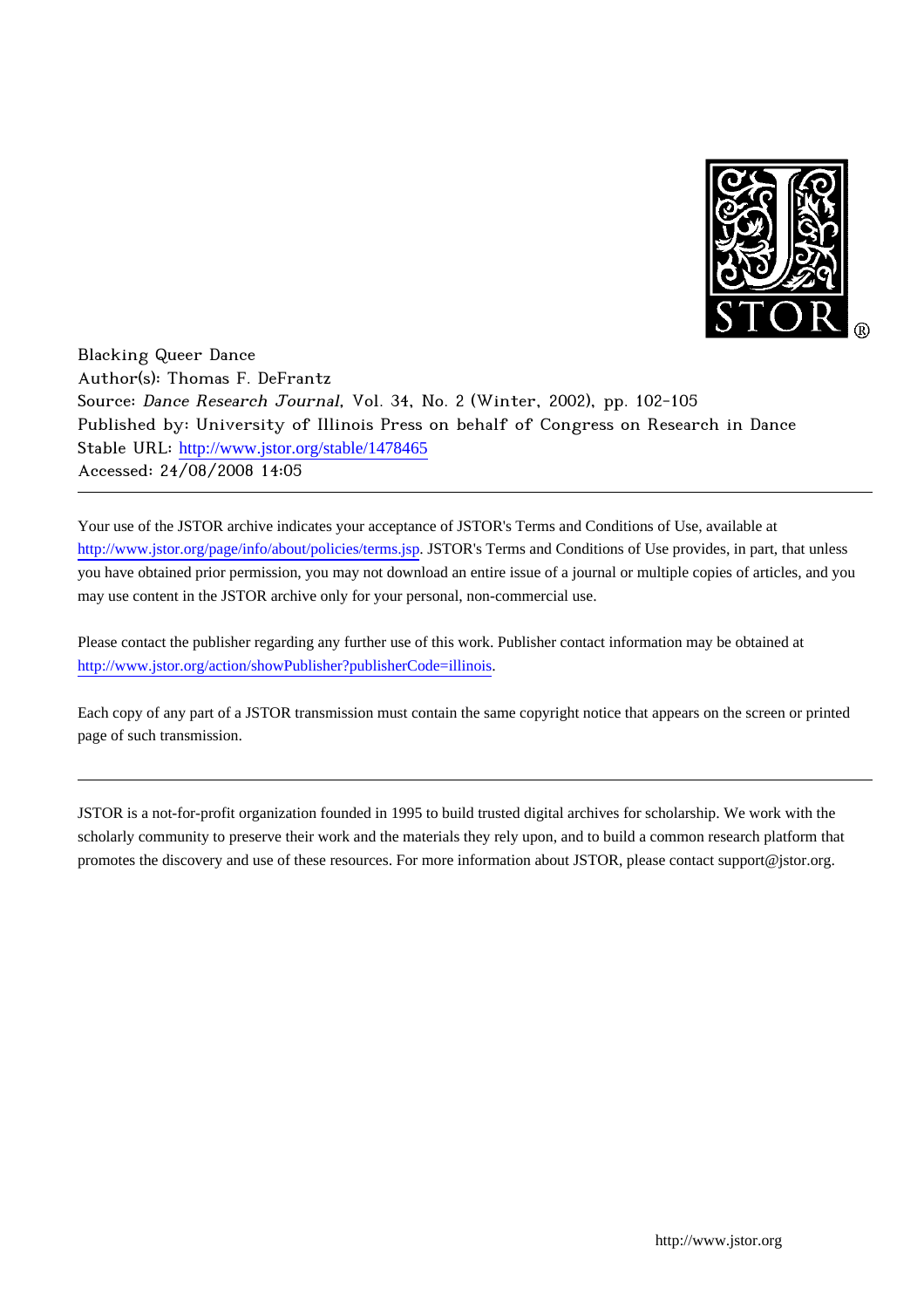## **IV. Blacking Queer Dance**

**There is a power in queer. There is a power in seeing things differently, disrupting the everyday, resisting hegemony. Queer theorists focus on enabling these possibilities, on recasting history against dominant norms, on articulating worldviews that reveal the contingent nature of many social histories. In "queer," we are creating a usable past that will allow others to move with self-awareness, considered decisiveness, and attack.** 

**There is a power in black. By now, black represents a reconstituted subjectivity, a postcivil rights, postmodern reclaiming of caste as a marker of cultural ubiquity. A nascent black studies entered the academy a century ago, when W.E.B. DuBois began to publish his subtle, highly theoretical explications of African American corporeal memory as an intertwined account of social, political, spiri**tual, sexualized, and aesthetic history.<sup>12</sup> Of **course, as Houston Baker Jr. has written, black studies gained its latter-day importance as a result of American civil rights activism, but its roots stem from the need of African Americans to recover histories that could counter the physical afflictions and institutionalized racisms circumscribing everyday**  black life.<sup>13</sup> Black studies began purposefully, **to disrupt "official" American histories that negated black presence or importance. It hoped to combat the abjection of being unmoored from a homeland or denied a usable past. Quickly, black studies turned to theorizing presence, and in the last decade, modernity. Black studies have proven understanding resiliency in the face of rampant capitalism.** 

**Many of us enter dance through the queer door, body first. Denied access to pleasurable heteronormative socialization, we seek out darkened theaters and acrid dance studios in an effort to explore concepts of beauty and rarified physical expression. For the queer among us, dance offers a generative site to**  **probe unruly sexual energies and speculative physical desires. Surely the rise of experiential documentation in dance studies is connected to the recovery of queer histories, to the articulation of unspoken attractions, realizations, practices. But this is an important speculation: the queer precedes the dance. Dance becomes a "safe space" for queer, but not vice versa.** 

**We can look to the marketplace here. The logic of capitalism demands a heterosocial standard; it demands a denial of the expressive potentials of the body. The body cannot offer a widespread site of public possibilities; a realization of unruly creative possibilities for each and every body could too easily overrun the commercial marketplace and ultimately the state. The marketplace and the state are not the same, but their need to control the individual have similar effects on dance as labor and, more importantly, the construction of the closet and queer. Queer emerges not only as a corrective to "straight," but also as a necessary category of social production, an obvious binary counterbalance to heteronormativity and unmarked heterosexual privilege. Let's face it, what could we possibly do without queer? Certainly not dance.** 

**But queer studies are also driven by the marketplace. Consider that its scholars are often those who need a place to "land" that is hot, fresh, new. Surely in its earliest manifestations, specialists in literature who felt they had little to add to established paradigms of criticism turned to the emerging field. Queer studies invigorates the academy; it also provides a way to shake up the power structure of the academy itself. This is about shifting paradigms of analysis and interpretations, but it is also about the marketplace and its power even within the academy.** 

**To articulate the queer in dance, we are often compelled to materialize excess: excess of gesture, effeminate displays, curt, butch phrasing; excessive strength by women who**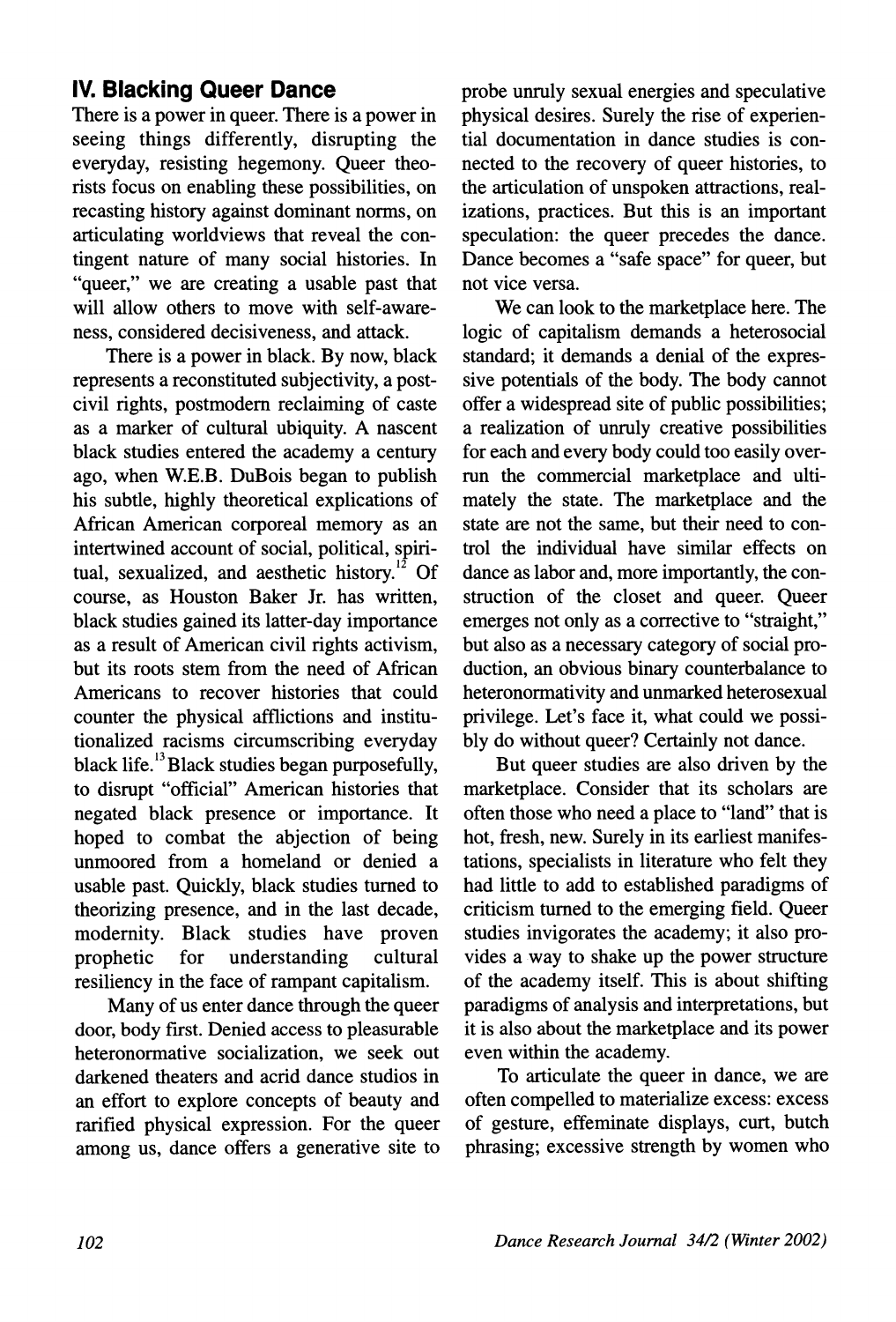**lift men; flamboyant costuming or fantasy; men without women for entire movements of ballets; women without men for entire dances. This excess is at the core of what Jose**  Estéban Muñoz has theorized as "disidentifi**cation."'4 But all artists disidentify; this is how we recognize art. Queer artists may veer farthest from established social norms, and for my thirty-dollar admission the farther from the norm the better. Isn't this marketplace reality true for most? As we pay more for the experience of performance, our expectations for its uniqueness rise commensurately. In a previous era, excess and flamboyance were routinely linked to African American expression. But by now, theorists speculate that the excessive is not always a self-contained marker of "black." Excess is an interpretive marker of scale. "Excess," and here it is placed in quotations, is about the pursuit of excellence. In Africanist performance theory, moving beyond established norms are how we move toward the beautiful, the inevitable, the profound.** 

**Queer studies tend to assume these extrapolations as the evidence of their very being. If the dance gestures are excessively effeminate, they can be described as queer. In allowing this, we colonize ourselves along the way, expecting the flamboyant excess to reveal a desirous counternarrative. In order to define ourselves as queer, we acknowledge straight; in this process, we inevitably mourn for something in the comparison. I do not know that this has to be true, but in our willingness to materialize excess, in writing about queerness in dance, I am convinced that we propagate a heterosocial mainstream discarded by the very work we identify as queer.** 

**Artists do not necessarily do this; as several authors in Jane Desmond's new anthology suggest, this maneuver happens in the interpretation of work by an observer. Consider Ulysses Dove's 1984 Bad Blood.**  The title evokes a prominent queerness, a **vernacular phrase that ties temperament to biology and desire to destiny. In performance, the bad blood of the dance emerges among the failed relationships and the missed communications of a vicious septet gathered around a mourner's bench. Here, as always, Dove's work is filled with images of violence as a metaphor for dis-ease and affliction. For me, this dance is clearly queer, from its disidentificatory use of**  "white rock" music, its depiction of a dys**functional family bound by custom, tradition, or political circumstance, but rent by desires and attractions that are enacted and implied during its course. I also term "queer" the assembled sense of movement vocabulary that Dove employs here and throughout this work; the physical articulations of line are hard-edged and precise, requiring the dancers to work at the edge of corporal possibility, but the movement resists flow; it does not allow for seamless execution or continuous, even expenditures of energy. Instead, the movements are bound and erratic, built from a series of static postures strung together by lightningfast shifts of weight and queer gestures of reaching, flexing, and flailing. But I also see this dance as incontrovertibly "black" in its percussive accents, its sharp-edged precision, its presumption of coolness within an overall narrative of abrupt bursts of emotional turmoil. Does my analysis have to be prioritized according to analytical devices? Or can this queer dance be blacked?** 

**Intersections of black studies and queer studies are everywhere even as they remain largely uninvestigated. Parenthetically, these intersections are how discussions of African American cultural practices are often present in discussions of "queer," even if black people themselves are not the source or subject of the conversations. Obvious also are the intersections of dance studies and queer stud-**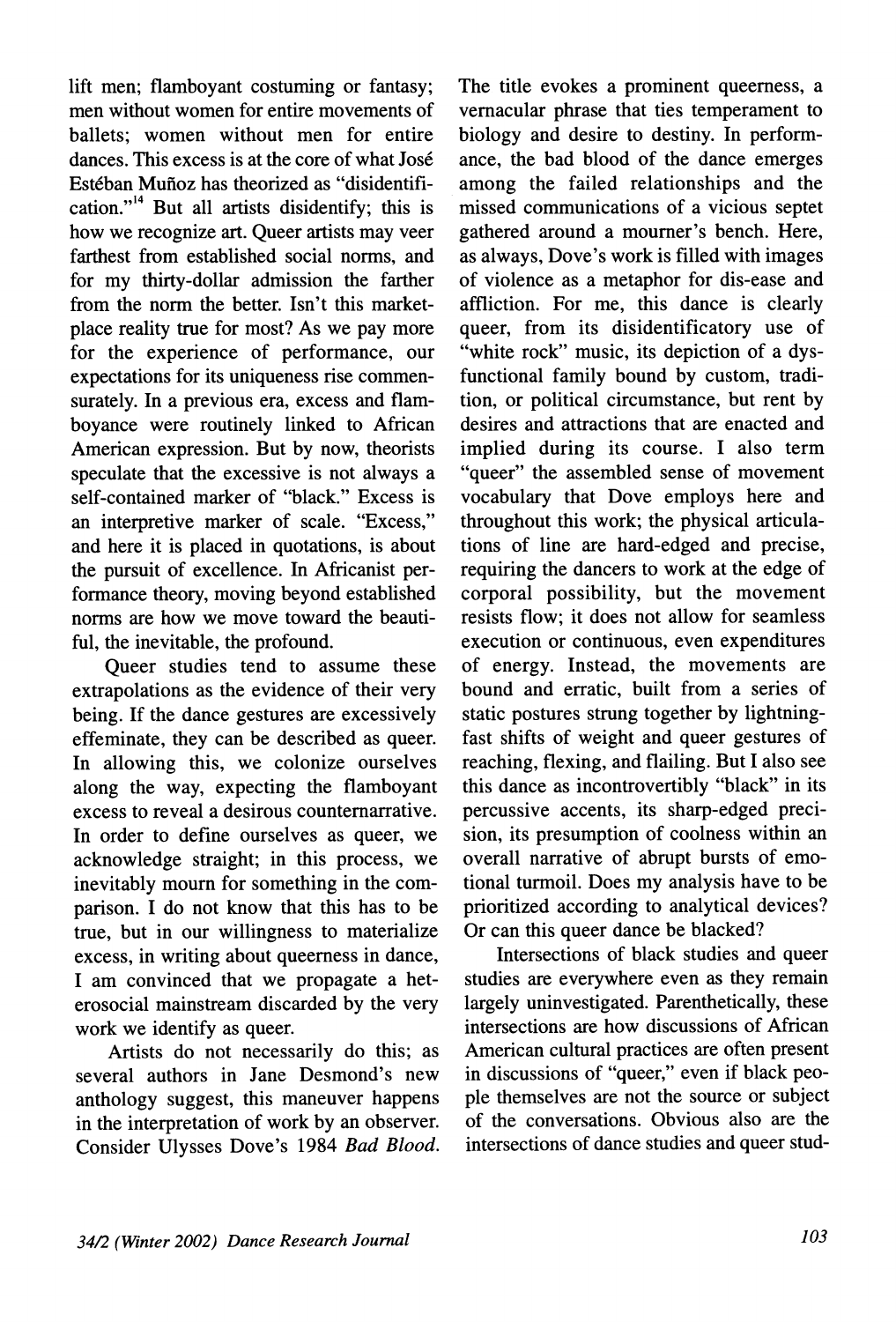**ies. But what about dance studies and black studies? Why do these areas consistently disconnect? And why is queer dance too often sidestepping theoretical paradigms established in black studies?** 

**There can be a great power in queer dance, drawing from and in relationship to black studies and African American dance histories. But not until...Not until we can articulate a liberatory theory of aesthetics; until modem dance histories begin in the crucible of the marketplace and its articulation**  of the modern enabled by the slave trade; **until tap dance is allowed to be conceived as a gay male prerogative and not a hypermasculine alternative to ballet; until strategies of improvisation and spontaneity are valued as ancient cultural imperatives completely imbricated in classicism; until struggles to gain access to stages are understood as the triumph of body wisdom over scientific and social constructions of race, class, and gender. Speaking from experience, body wisdom is sometimes queer, and it is a potent site where black studies and dance studies can surely convene in theory and in practice.** 

**Thomas F. DeFrantz Massachusetts Institute of Technology** 

## **Notes**

- **1. Gilles Deleuze and Felix Guattari, A Thousand Plateaus: Capitalism and Schizophrenia, trans. Brian Massumi (Minneapolis: University of Minnesota Press, 1987).**
- **2. These comments are elaborated in Valerie A. Briginshaw, Dance, Space and Subjectivity (Basingstoke and New**  York City: Palgrave, 2001).
- **3. Maurice Merleau-Ponty, The Visible and the Invisible, trans. Alphonso Lingus (Evanston, IL: Northwestern University Press, 1968), 134.**
- **4. This text was written for oral delivery. It was not edited for publication in order to retain the tone of its original performance. The text was, however, condensed for publication.**
- **5. "Bill T. Jones in Conversation with Ann Daly," Art Performs Life: Merce Cunningham/Meredith Monk/Bill T. Jones (Minneapolis: Walker Art Center, 1998), 123.**
- **6. Philip Brett, Elizabeth Wood, and Gary C. Thomas, eds., Queering the Pitch: The New Gay and Lesbian Musicology (New York: Routledge, 1994).**
- **7. Philip Brett, "Musicality, Essentialism, and the Closet," in Queering the Pitch, 11.**
- **8. Susan C. Cook, "Passionless Dancing and Passionate Reform: Respectability, Modernism, and the Social Dancing of**  Irene and Vernon Castle," in The Passion of Music and Dance: Body, Gender, **Sexuality, ed. William Washabaugh (Oxford: Berg Press, 1998), 133-150, and "Performing Masculinity on the Social Dance Floor," paper delivered at the 1997 annual meeting of the Society of Dance History Scholars, Barnard College, June 13-16, subsequently published in the conference proceedings.**
- **9. Adrienne Rich, "Compulsory Heterosexuality and Lesbian Existence," in Blood, Bread, and Poetry: Selected Prose 1979-1985 (New York: W.W. Norton, 1986), 23-75.**
- **10. Anne Enke, "Locating Feminist Activism: Women's Movement and Public Geography," Ph.D. dissertation, University of Minnesota, 1999.**
- **11. Elizabeth Wood, "Sapphonics," in Queering the Pitch, 27-66.**
- **12. W.E.B. DuBois, The Souls of Black Folks (Chicago: A.C. McClurg, 1903).**